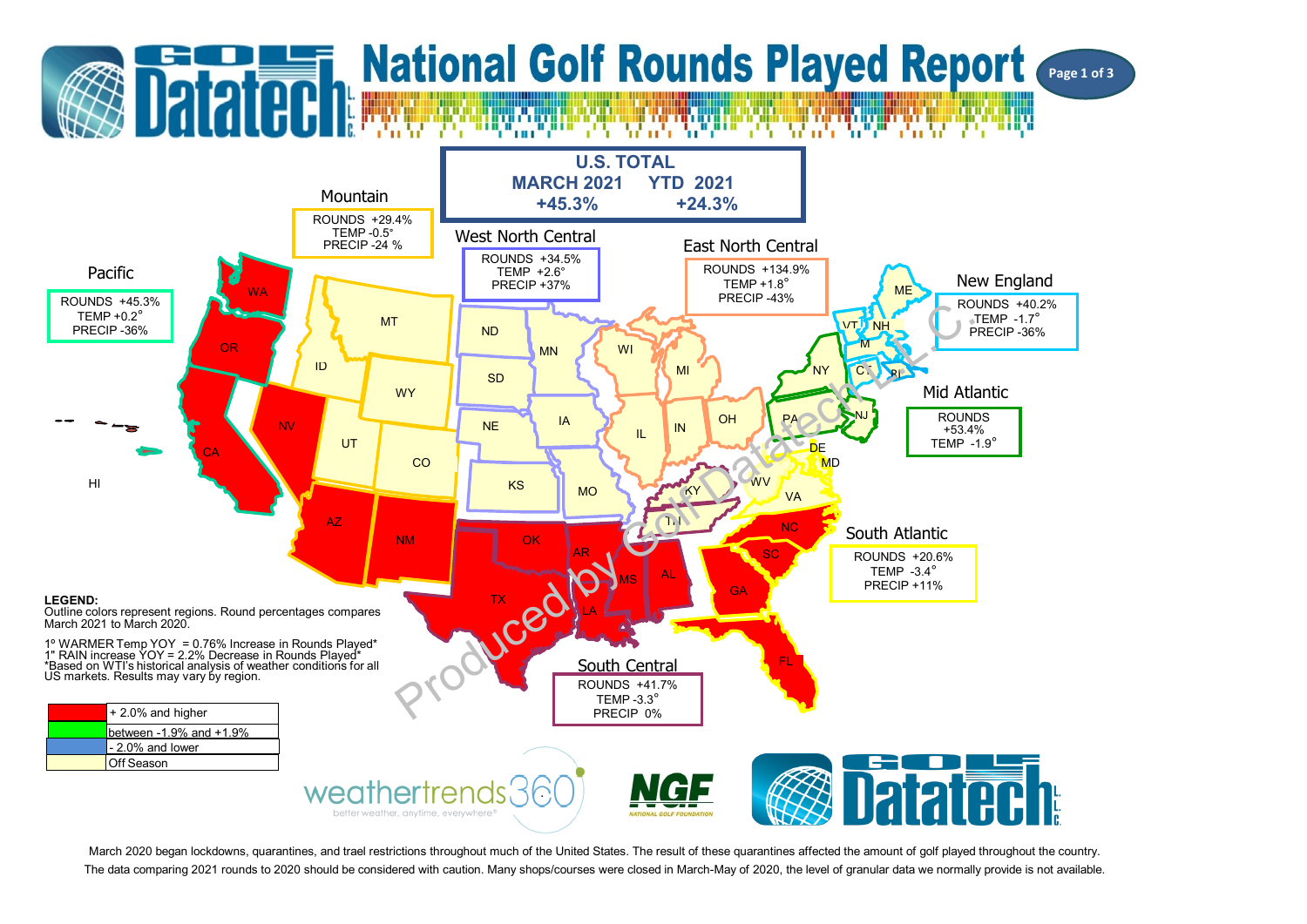## **The Datated Report** National Golf Rounds Played Report

**Page 2 of 3**

| <b>PACIFIC</b>  |                           | <b>MARCH</b><br>97.2% | <b>YTD</b><br>38.4%     | <b>MARCH 2021</b>         |              |                | <b>SOUTH ATLANTIC</b>        | <b>MARCH</b><br>20.6% | <b>YTD</b><br>10.3% |
|-----------------|---------------------------|-----------------------|-------------------------|---------------------------|--------------|----------------|------------------------------|-----------------------|---------------------|
| CA              |                           | 109.0%<br>$\star$     | 37.4%<br>$\star$        |                           | <b>MARCH</b> | <b>YTD</b>     | DE, DC, MD                   | 20.9%<br>$\star$      | 14.2%               |
|                 | Los Angeles               |                       | $\star$                 | <b>UNITED STATES</b>      | 45.3%        | 24.3%          | Washington/Baltimore         |                       |                     |
|                 | <b>Orange County</b>      |                       |                         | <b>PUBLIC ACCESS</b>      | 50.9%        | 25.2%          | FL.                          | 18.2%                 | 6.9%                |
|                 | Palm Springs              |                       |                         | <b>PRIVATE</b>            | 28.0%        | 21.4%          | Jacksonville                 |                       |                     |
|                 | Sacramento                |                       | $\star$                 |                           |              |                | Orlando                      |                       |                     |
|                 | San Diego                 |                       | $\star$                 | <b>EAST NORTH CENTRAL</b> | 134.9%       | 122.2%         | Tampa                        |                       |                     |
|                 | San Francisco/Oakland     | $\star$               | $\ddot{\phantom{1}}$    | IL                        | 114.0%       | 102.2%         | Palm Beach                   |                       |                     |
| HI              |                           | 36.9%                 | $-1.4%$                 | Chicago                   | $\star$      |                | Naples. <sup>'</sup> I Myers |                       |                     |
| <b>OR</b>       |                           | 72.7%                 | 54.2%                   | IN                        | 101.9%       | 92.9%          | Mierni/Ft.Lauderdale         |                       |                     |
|                 | Portland                  |                       | $\star$                 | MI                        | 178.9%       | 164.5%         | GA <sup>\</sup>              | 25.8%                 | 28.0%               |
| <b>WA</b>       |                           | 92.6%                 | 64.2%                   | <b>Detroit</b>            | $\star$      |                | Atlanta                      | $\star$               |                     |
|                 | <b>Seattle</b>            |                       |                         | OH                        | 146.7%       | 131.0%         | <b>NC</b>                    | 16.3%                 | 13.6%               |
|                 |                           |                       |                         | Cincinnati                |              |                | Greensboro/Raleigh           | $\star$               |                     |
| <b>MOUNTAIN</b> |                           | 29.4%                 | 15.2%                   | Cleveland                 |              |                | <b>SC</b>                    | 22.2%                 | 10.6%               |
| <b>AZ</b>       |                           | 26.1%                 | 11.5%                   | WI                        |              | 100.2% 0.01.7% | Charleston                   |                       |                     |
|                 | Phoenix                   | ÷                     |                         |                           |              |                | <b>Hilton Head</b>           |                       |                     |
| CO              |                           | $-15.6%$              | $-1.6%$                 |                           |              |                | Myrtle Beach                 |                       |                     |
|                 | Denver                    |                       | $\star$                 | <b>SOUTH CENTRAL</b>      | 41.7%        | 25.4%          | VA, WV                       | 48.1%                 | 20.4%               |
| ID, WY, MT, UT  |                           | 45.4%                 | 32.6%                   | <b>AL</b>                 | 25.9%        | 23.0%          |                              |                       |                     |
| <b>NM</b>       |                           | 44.5%                 | 26.7%                   | AR, LA, MS                | 37.7%        | 30.9%          | <b>MID ATLANTIC</b>          | 53.4%                 | 32.9%               |
| <b>NV</b>       |                           | 50.6%                 | 20.7%                   | OK                        | 28.7%        | 4.1%           | <b>NJ</b>                    | 31.8%                 | 17.9%               |
|                 | Las Vegas                 |                       |                         | KY, TN                    | 50.9%        | 42.1%          | <b>NY</b>                    | 14.0%                 | $-2.0%$             |
|                 |                           |                       |                         | <b>TX</b>                 | 44.6%        | 23.2%          | New York City                | $\star$               |                     |
|                 | <b>WEST NORTH CENTRAL</b> | 34.5%                 | 31.7%                   | Dallas/Ft. Worth          | $\star$      |                | PA                           | 109.5%                | 87.2%               |
| KS, NE          |                           | 28.4%                 | 26.3%                   | Houston                   | $\star$      |                | Philadelphia                 |                       |                     |
| ND,SD           |                           | <b>NA</b>             | $\overline{\mathbf{M}}$ | San Antonio               | ÷            |                | Pittsburgh                   |                       |                     |
| <b>MN</b>       |                           | <b>NA</b>             | <b>NA</b>               |                           |              |                |                              |                       |                     |
|                 | Minneapolis/St.Paul       | $\ddot{\bullet}$      |                         |                           |              |                | <b>NEW ENGLAND</b>           | 40.2%                 | 34.2%               |
| IA, MO          |                           | 32.1%                 | 29.4%                   |                           |              |                | CT, MA, RI                   | 39.0%                 | 32.4%               |
|                 | <b>St Louis</b>           |                       |                         |                           |              |                | <b>Boston</b>                | $\star$               |                     |
|                 |                           |                       |                         |                           |              |                |                              |                       |                     |
|                 | Kansas City               |                       |                         | * Not reporting YTD 2021  |              |                | ME, NH, VT                   | <b>NA</b>             | <b>NA</b>           |

The percentages represent the differences in number of rounds played comparing March 2021 to March 2020

For more information contact Golf Datatech, golfroundsplayed@golf-datatech.com March 2020 began lockdowns, quarantines, and travel restrictions throughout much of the United States. The result of these quarantines affected the amount of golf played throughout the country. The data comparing 2021 rounds to 2020 should be considered with caution. Many shops/courses were closed in March-May of 2020, the level of granular data we normally provide is not available.